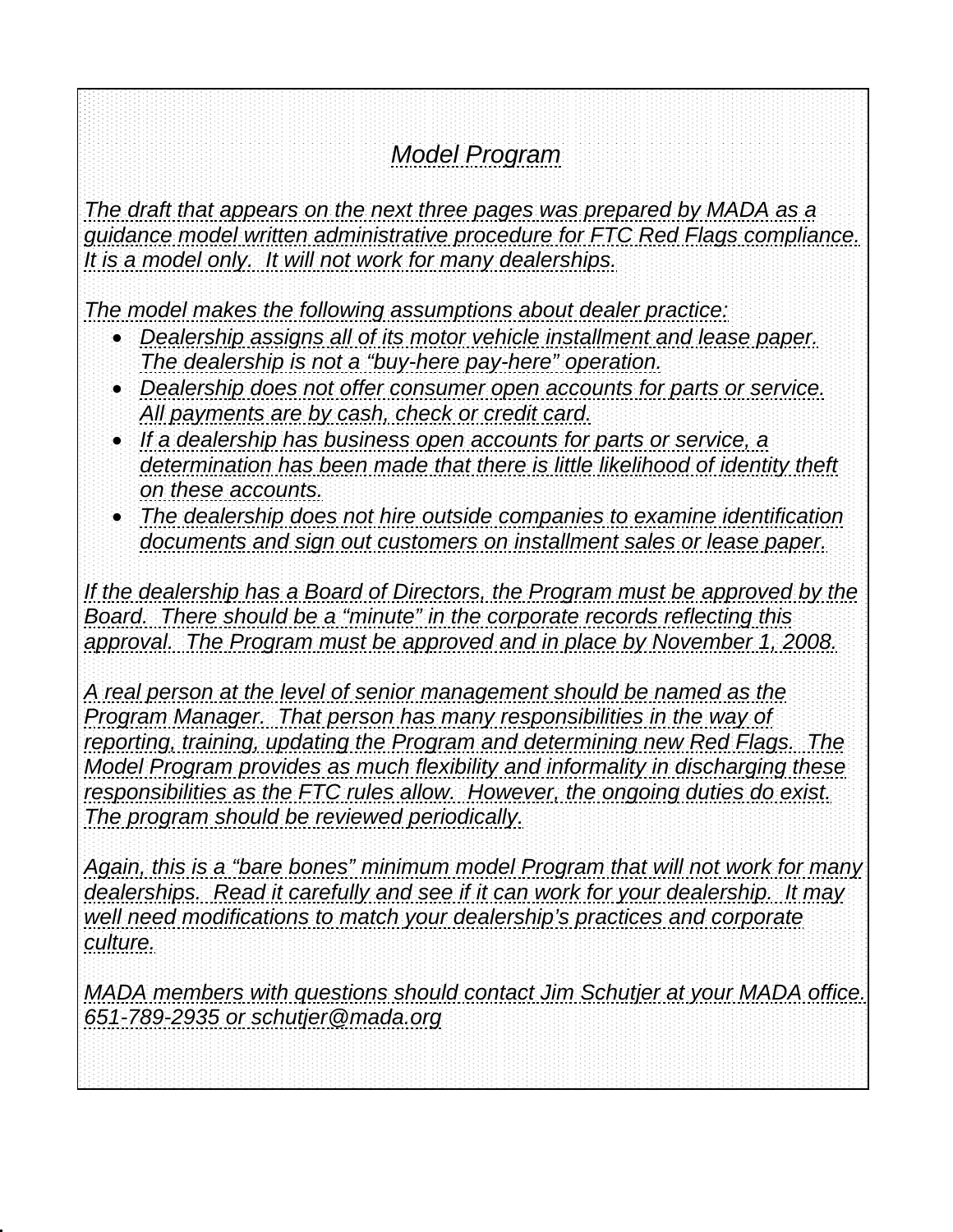# **Red Flags Identity Theft Prevention Program**

**Dealership Name** 

Identity theft is a serious national problem faced by consumers and businesses alike. Both are potential victims and can suffer serious financial harm at the hands of identity thieves. To combat this very real threat, this dealership maintains strong policies and procedures designed to minimize the risk.

This document creates a Red Flags Identity Theft Prevention Program designed to comply with rules issued by the Federal Trade Commission and reflects the dealership's good faith efforts to reduce the potential for identity theft. This document and the Program it creates is an administrative policy only. It does not create a warranty, representation, or contractual obligation in favor of any person or group.

#### **Approval and Management**

This Red Flags Identity Theft Program was approved by the dealership board of directors - or if none - by the dealership's senior management.

The designated Program Manager who is a senior manager at the dealership and charged with overall Program management and administration is:

## **Program Manager Name Transactions at Risk**

The dealership reviewed its transactions and determined that among those subject to the Federal Trade Commission rule, there is a reasonably foreseeable risk of identity thieves targeting only its consumer motor vehicle installment sales and lease transactions.

#### **Relevant Red Flags**

"Red Flags" are indicators of potential identity theft. Their presence does not necessarily mean that identity theft has occurred. However, they may not be ignored and must be resolved before a consumer credit or lease transaction can be completed.

It may not be possible to look for every Red Flag in all consumer credit or lease transactions. For example, a number of the Red Flags listed below pertain to information and alerts obtained from a consumer credit reporting agency. Our dealership may not always obtain such a report.

The Program Manager is responsible for monitoring the list of Red Flags and periodically updating it. The dealership has identified the following Red Flags as currently relevant to our consumer credit and lease transactions.

- Identification documents provided by the customer appear to be altered or forged.
- The photograph or physical description shown on an identification document does not match the customer's appearance.
- A credit application appears to be altered or forged.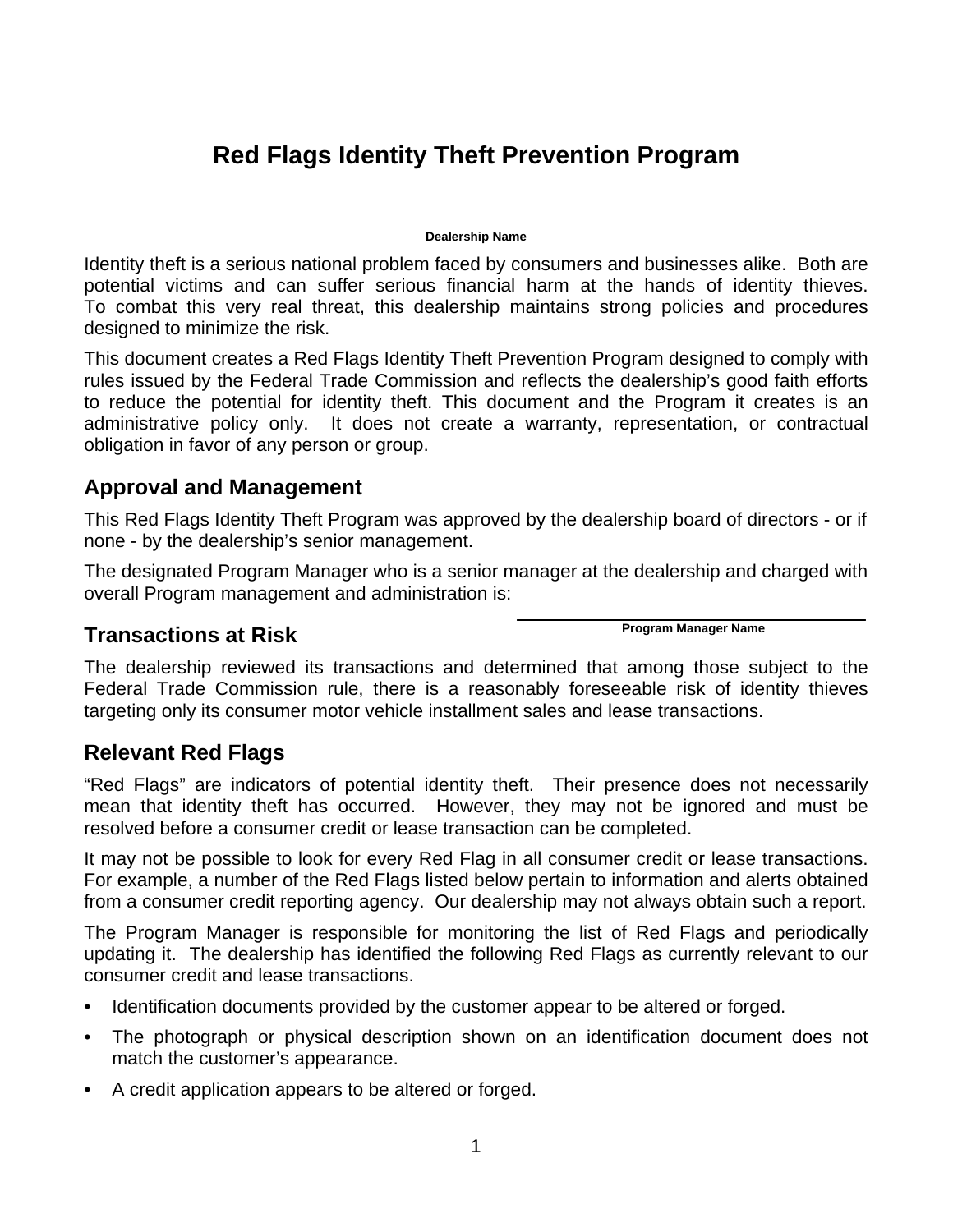- A customer fails to provide all required personal identifying information on a credit application or in response to notification that the application is incomplete.
- A consumer reporting agency provides a Fraud or Active Duty Alert.
- A consumer reporting agency provides a Credit Freeze Notice.
- A consumer reporting agency provides an Address Discrepancy Notice.
- Personal identifying information provided by the customer is inconsistent when compared against other information sources used by the dealership. For example, the address on the credit application does not match any address in the consumer report.
- Customer provides inconsistent personal identifying information. For example, the credit application states that the customer owns his home but the residence address reflects an apartment number.
- Dealership is notified by a customer, financial institution, identity theft victim, law enforcement authority, or other person that a person posing as a credit or lease customer is really an identity thief.
- A customer requests to execute a motor vehicle installment sales contract or lease and take delivery of the vehicle off site at a location other than the dealership's facility.
- A co-buyer or co-lessee is included in the vehicle credit sale or lease but is not present at the dealership facility to sign the installment contract or lease.

#### **Detecting Red Flags**

Before entering into a consumer installment sales contract or lease, the dealership:

- Obtains, inspects, and photocopies the customer's current driver's license or other government issued photo identification.
- Examines the identification document for signs of alteration or forgery.
- Compares the photo and physical appearance information on the identification with the customer's in-person appearance.
- Obtains the customer's complete signed credit application.
- Reviews the credit application for completeness and indications of alteration or forgery.
- If the dealership obtains a consumer credit report on the customer:
	- Compares the address information on the identification document with the information provided in the consumer credit report.
	- Checks for a Fraud or Active Duty Alert.
	- <sup>o</sup> Checks for Credit Freeze Notice.
	- Checks for an Address Discrepancy Notice.
	- Reviews the report for inconsistencies with the credit application.
- Assumes that the installment sales contract or lease will be signed and delivery will occur on-site at dealership's facility. Be alert to any effort by the customer to request or steer the